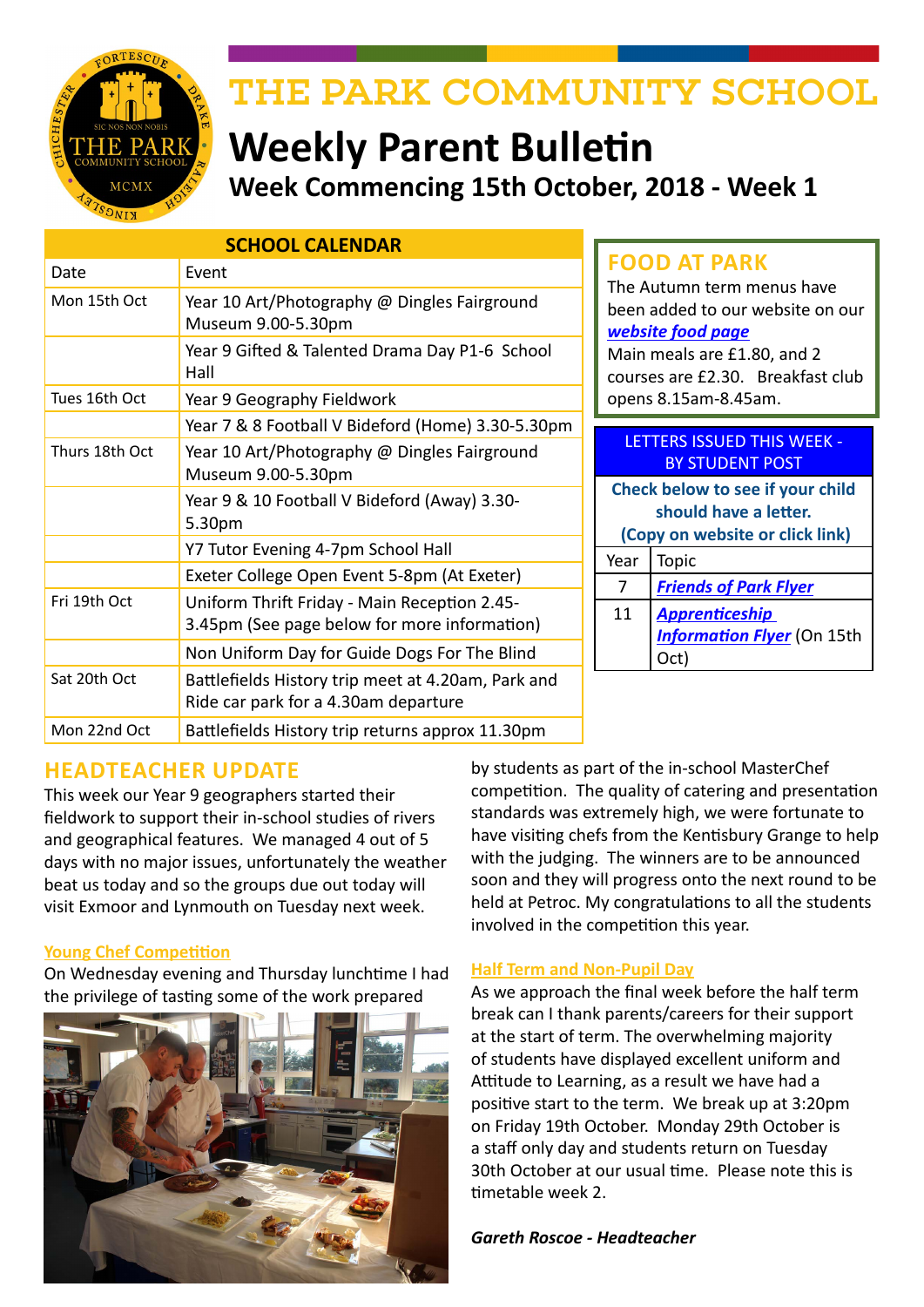

# **SKI 2019**

A place has become available on this trip. If interested, students should collect a letter from Pupil Reception.

Thank you. Mrs Freeman



# **School Of Rock** Rehearsals

Tuesday Lunchtime - All teacher characters singing session Mus2 with MS. 1pm.

Tuesday after school - acting rehearsal

Wednesday after school - band rehearsal + Dewey and Ned.

Thursday after school - EVERYONE FOR ACT 1 RUN THROUGH!

All rehearsals are displayed on the screen by the ATL board.

**Park School Thrift Shop** 



| <b>Thrift Friday</b>           |  |  |
|--------------------------------|--|--|
| <b>Friday 19th October</b>     |  |  |
| 2.45pm – 3.45pm Main Receptior |  |  |



| <b>Price List</b>  |       |  |
|--------------------|-------|--|
| Uniform            |       |  |
| <b>Blazer</b>      | £7.50 |  |
| <b>Trousers</b>    | £2.00 |  |
| <b>Skirt</b>       | £2.00 |  |
| <b>White shirt</b> | £2.00 |  |
| Jumper             | £2.00 |  |

PE Kit (\*For Years 9-11) Long-sleeve House top £2.00 White polo shirt £1.00

\*we do not have any stock of the new PE kit.

elling good quality second hand uniform/PE kit.

**Parents/Carers** please pop in and see us.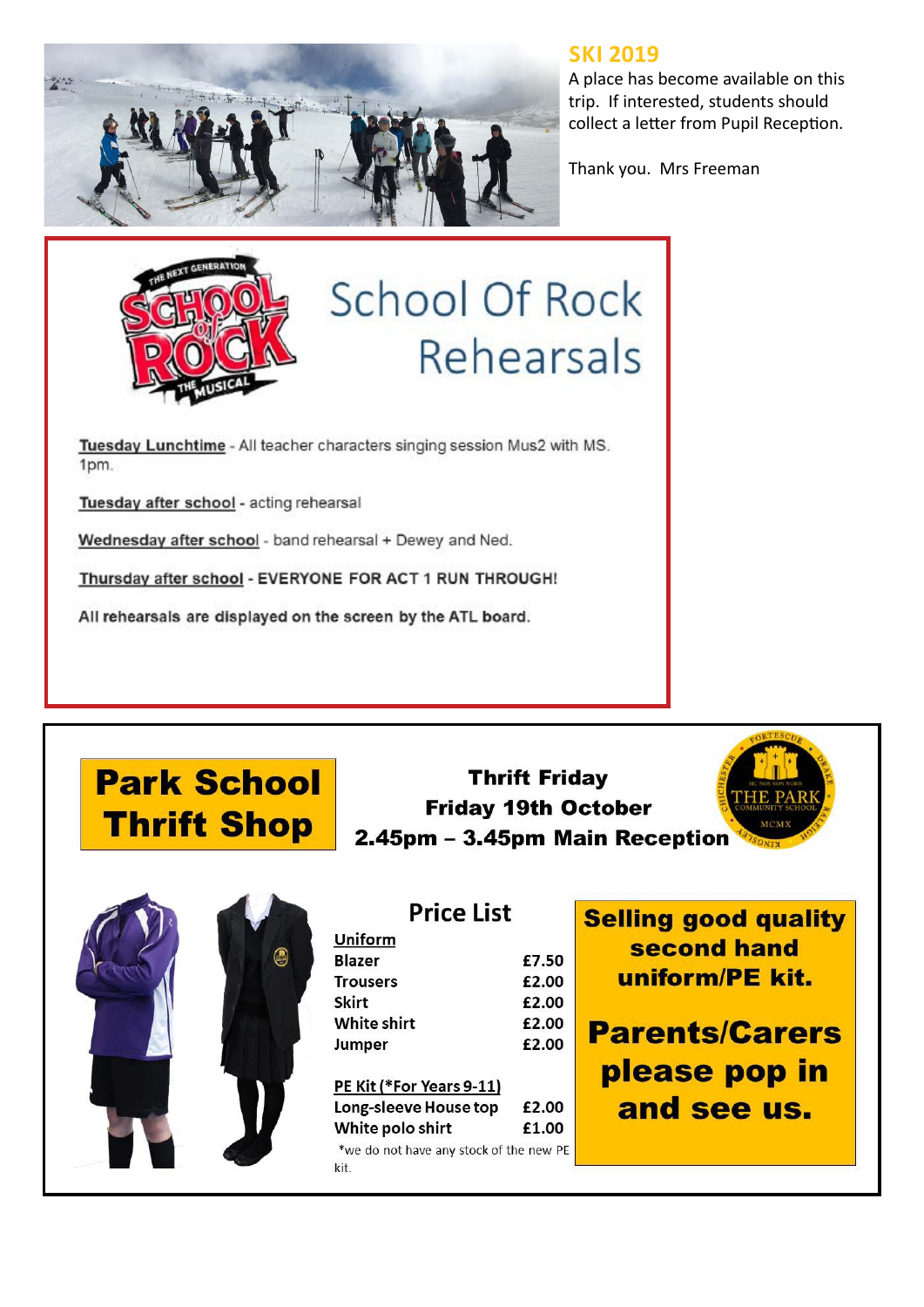#### **KS4 BATTLEFIELDS TRIP**

This trip is departing on Saturday 20th October. Students should arrive at the Park and Ride car park at 4.20am for an early 4.30am departure. A copy of the *[Battlefields Kit list](http://www.theparkschool.org.uk/sites/default/files/Battlefields-Kit-List18.pdf)* is linked here.

# **YEAR 11 ASSESSMENTS**

You may have heard from you child that we will be having an assessment week leading up to the October Half Term. The assessments are all classroom based, lasting no more than 50 minutes, and are in-line with normal department assessment procedures and support the monitoring grades due home shortly. This is an opportunity for the teachers to gauge where students currently are in their learning. We will report this grade home to parents/carers so you are aware of how your child is doing at the start of this important year.

Teachers will guide the students on what to revise leading up to the assessments to make sure they are appropriately prepared. As we have been saying to students this week: it is important that students reflect on their learning as they go through their course and this is a good opportunity for them to start this cycle if they haven't already. By starting now, it will ease the pressure leading up to their final GCSE exams next summer.

# **YEAR 11 CAREER EVENTS**

Upcoming career events:-

- October 18th **Apprenticeship Information Evening** - for any Year 11 Students and Parents who want to know more about apprenticeships at Park. Please view *[event flyer](http://www.theparkschool.org.uk/sites/default/files/Appr-Evening-Oct18.pdf)* for details. A copy of the flyer will be given to year 11 students on Monday. We will also be emailing parents/carers on Monday to establish the number of attendees for the event.
- October 18th **Exeter College Open Evening 5-8pm**
- **• Bideford College 6th Form Information Evening**  Thursday 29th November 5-8pm

# **GCSE SPANISH REVISION CLUB**

Every Wednesday from 3:30pm in MFL1. Students can practise for the speaking exam, to ensure they know their tenses or complete listening exercises in all topics.

# **KS4 SCIENCE REVISION GUIDES**

Revision guides are available to purchase from school at a reduced price.

**Option 1** - GCSE AQA - all three Science revision guides. Price at £8.75.

**Option 2** - GCSE AQA Foundation Combined Science revision guides. Price at £6.00

**Option 3** - GCSE AQA Higher Combined Science revision guides. Price at £6.00

Payment can be made via Wisepay or cheque made payable to "Devon County Council".

#### **THREE DAY UNIVERSITY COURSE**

Please view the attached poster (click to enlarge) about three Day University Courses on offer in Engineering and Science. These are available for girls in Year 11.



#### **GCSE ART/ PHOTOGRAPHY TWILIGHTS**

There are Art and Photography twilight sessions for all, on a Tuesday and Thursday afternoon. Students can attend if they have any outstanding work. The computer suite is also available for those students needing to catch up or print out images.

## **HISTORY REVISION TWILIGHTS**

It would be great if parents/carers could encourage their sons/daughters in Year 11 who study history to attend the History Revision Twilights on Tuesdays 3.30-4.30pm. We will cover knowledge, skills, and exam strategy in the sessions. We are currently revising medicine through time.

Also if any parents would like to support their children with history revision but do not know how, then please get in touch with their History teacher who will be happy to help.

There are also revision support books available for all 4 GCSE modules at pupil reception. They can be purchased for £10.50. They contain key content, questions to practice with and model answers. They are available for new Year 10 History students and any Year 11s who have not yet purchased them.